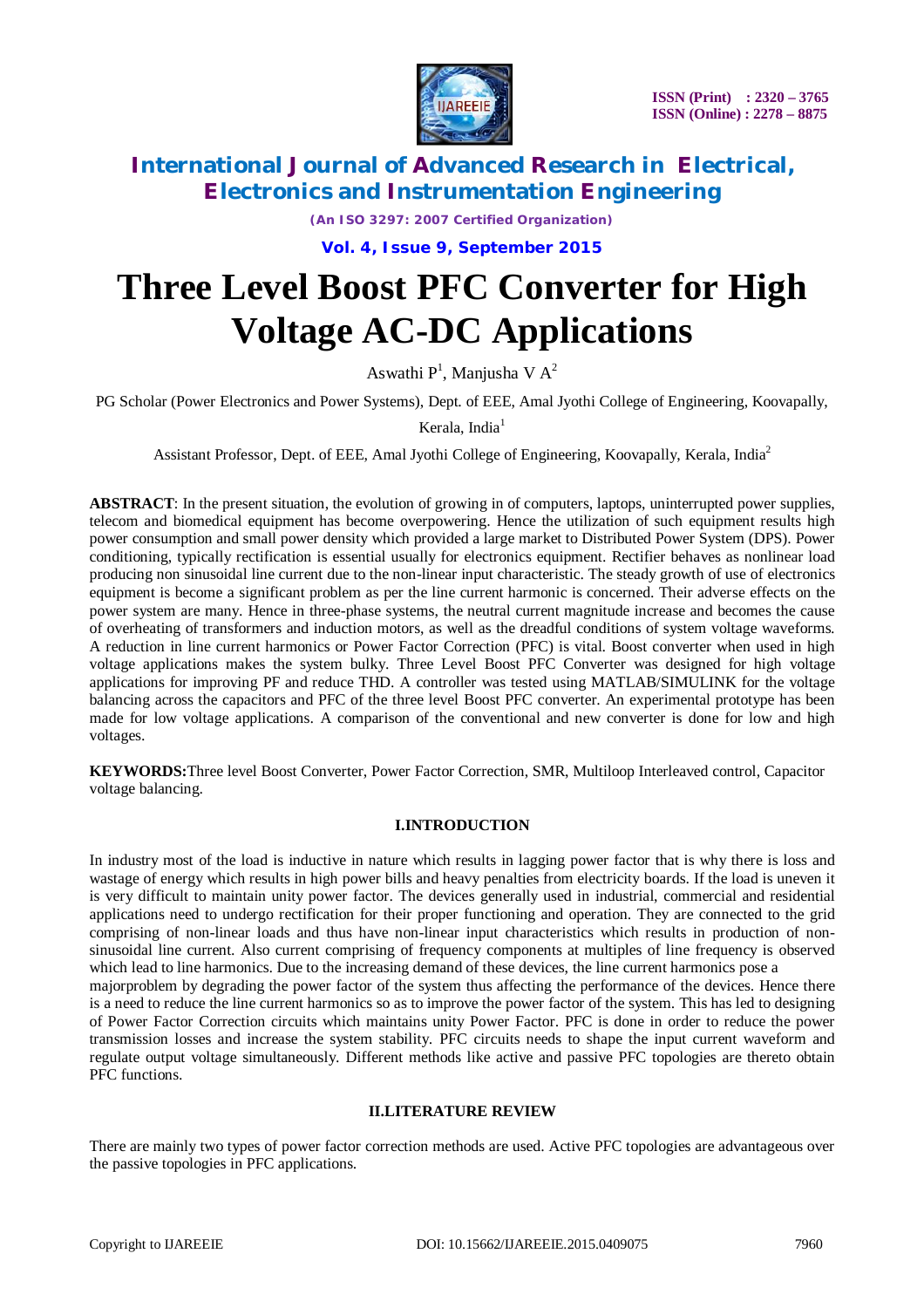

*(An ISO 3297: 2007 Certified Organization)*

### **Vol. 4, Issue 9, September 2015**

#### **A. Passive PFC**

The easier way to control the harmonic current is to use apassive filter which passes current only at line frequency. Thiscan be done by adding an inductor in series at the AC side ofthe nonlinear load (rectifier), placing inductor at the dc side, using combinations of low-pass input and output filters orusing harmonic trap filter etc. Passive filter reduces theharmonic current, in a non-linear device by exhibiting linearcharacteristics. But these filters are large, expensive and bulkywhich requires high current inductors [1]. Passive methods of PFC have certain advantages. Theyare simple and reliable. The generation of high frequencyelectromagnetic interface (EMI) and switching losses due tohigh frequency are getting reduced. But, they are also wellknown for their drawbacks. Passive filters are heavy andbulky. Its dynamic response is very weak, voltage regulation isvery poor and the shape of its input current depends on theload. The fundamental component may show an excessivephase shift, even if the line current harmonics are reduced andit will reduce the power factor.

#### **B. Active PFC**

An active power factor corrector improves the power factor by using different types of dc-dc converters the main aim is to make the load circuitry purely resistive. The active power factor correction circuits can be selected as single-stage or multi-stage [2].They are mainly of three typesie.buck converter, boost converter and buck-boost converter topology having a self PFC capability which helps in improving the PF. Power factor correction using Buck converter topology and its advantages are presented in [3] and [4].

Boost converter topology used for PFC is outlined in [4]. In ac-dc Bridgeless Boost topology the output diodes operated in high voltage have severe reverse recovery problems due to high diode forward current and high output voltage. As the switching frequency increases the large reverse recovery currents of the output diodes affect the switches in the form of additional turn on losses and also produce electromagnetic interference (EMI) noises. Interleaved, half and full bridge Boost topologies are outlined in [4]. The main problem with operation of dc-dc converters are unregulated power supply, which leads to improper function of dc-dc converters. So various types of control schemes are used to enhance the efficiency of dc-dc converters [5].

The idea of having circuits that generate three-level (TL) voltage waveforms can be traced back to two U.S. patents in the early 1960s. These TL circuits were invented for computer applications with the intention of transforming conventional computation methodology from binary logic form to ternary form. Later, Nabae*et al.* and Baker1 reported a different form of TL circuits specific to power conversion application in 1980 and 1981, respectively named the neutral-point-clamped (NPC) inverter the phase leg of this inverter can output not only the positive and negative bus voltages but also the neutral-pointvoltage. As a result, the output voltage of the NPC inverter has lower harmonics as compared to that of traditional inverters. Since the phase leg provides three levels of voltages, the NPC inverter is also called TL inverter. An additional advantage of the TL inverter is that the voltage stress of the switches is reduced to half of the input voltage, which makes it suitable for high input voltage power conversions the technique has application to dc–dc converters by Pinheiro and Barbi to reduce the voltage stress of the switches the application of which does not create a TL voltage state. Since the phase leg of this dc–dc converter is similar to that of the TL inverter it was named TL converter. The concept was applied to the Multilevel DC-DC converters.

The control methods for the three-level SMR (ac/dc application) can be found in [6] where gate signals *GT1*  and *GT2* are generated from the lookup table with inputs *H*1, *H*2,and *H*3. It can be found that sensing capacitor voltage is required for the generation of inputs *H*2 and *H*3. Therefore for the control of the three-level SMR, it is necessary to sense individual capacitor voltage and to add voltage balancing loop in [8]. Similar voltage balancing loops can be also found in the dc/dc applications [8], [9].

### **III.THREE LEVEL BOOST PFC CONVERTER**

Three level boost PFC converter consists of diode bridge rectifier,three level boost dc-dc converter supplying load and appropriate controller. Block diagram of the systemis shown in Figure 3.1.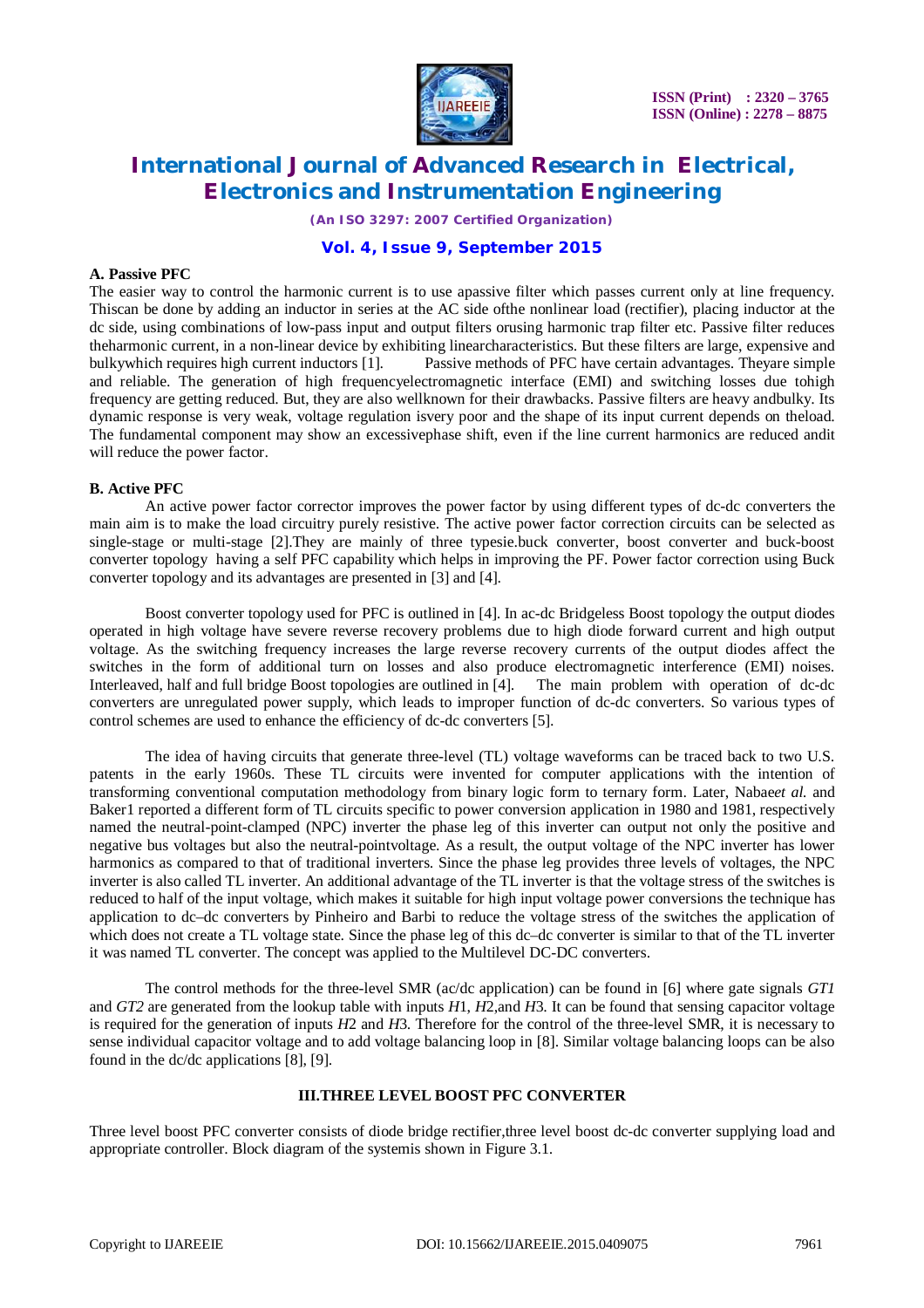

*(An ISO 3297: 2007 Certified Organization)*

### **Vol. 4, Issue 9, September 2015**



Figure 3.1Block diagram of Three level Boost PFC Converter

The input ac voltage  $Vs = Vssin(\omega t)$  is a sinusoidal function with peak amplitudeVs. Through the diode rectifier, the input voltage of the three level boosting converters canbe expressed with the rectified voltage Vs. By assuming that the switching frequency  $fs$  ismuch larger than the line frequency f, the control signals  $\nu cont1$  and  $\nu cont2$  can be regardedas two constants within the switching period  $Ts = 1/fs$ . The ideal inductor and the idealcapacitors are assumed. They are the inductor resistance and the capacitor resistances are assumed zero.



Figure 3.2 Three level Boost PFC Converter

In two level boost converter only one active switch is used and this leads to 2 (2 number of active switches=21) operating mods (0 or 1). In the Three Level Boost(TLB) convertertwo active switches (S1 and S2) are used and consequently 4(2 number of active switches=4)modes are available (00, 01, 10, 11). The output has a capacitor voltage divider.The increasein the operating modes and thus switching states will lead to n additional control freedomto charge and discharge the dc link capacitors independently. The circuit diagram is shownin Figure 3.2.

The voltage of the centre point is $V d/2$ , which is obtained by choosing C1, C2 and thesymmetrical operation of the two boost switches. Due to the input inductor L and two diodes $D1$  and  $D2$  in the three level boosting PFC converter, both switches can be conducting atthe same time without the concern of the short circuit damage. As shown in Figure thereare four switching states in the three level boosting PFC converters.

**Mode 1**: As shown in Figure 3.3 both switches turn on in the switching state 1. Thus the inductor voltage  $VL$  in the three level boosting PFC converters equals the rectified inputvoltage  $VL = mode$  of  $Vs$  and both capacitors supply energy to the load  $iC_1 = iC_2 = id < 0$ . In thismode the inductor is always in charging mode and charged capacitors supply the current tothe load.

$$
\mathcal{V}L = \mathcal{V}_S \tag{3.1}
$$
  
\n
$$
ic1 = ic2 = -id \tag{3.2}
$$
  
\n
$$
= \mathcal{V}c1 + \mathcal{V}c2 \tag{3.3}
$$
  
\nIn the switching state 2 in Figure 3.4, the top suitable turns on and the

**Mode 2:**In the switching state 2 in Figure 3.4 ,the top switch turns on and thebottom switch turns off. The resulting inductor voltage  $VL$  equals the rectified input voltage minus the bottom capacitor voltage. The capacitor  $C1$  supplies energy to the load. Butthe capacitor  $C$ 2stores the energy from the input voltage ie. is in charging mode. Similarlythe resulting inductor voltage in equals the rectified input voltage minus the top capacitorvoltage. In this mode inductor may be in charging mode or discharging mode.

$$
\mathcal{V}L = \mathcal{V}s + \mathcal{V}c2 \tag{3.4}
$$
  
\n
$$
ic1 = -id \tag{3.5}
$$
  
\n
$$
ic2 = iL - id \tag{3.6}
$$
  
\n
$$
\mathcal{V}d = \mathcal{V}c1 + \mathcal{V}c2 \tag{3.7}
$$
  
\n
$$
cancitor \text{ } C1 \text{ is in chargino mode but the bottom capacitor } C2 \text{.}
$$

**Mode 3**: In the switching state 3, the top capacitor C1 is in charging mode but thebottom capacitor C2 is in discharging mode ie. it supplies the load current. In this modeinductor may be in charging mode or discharging mode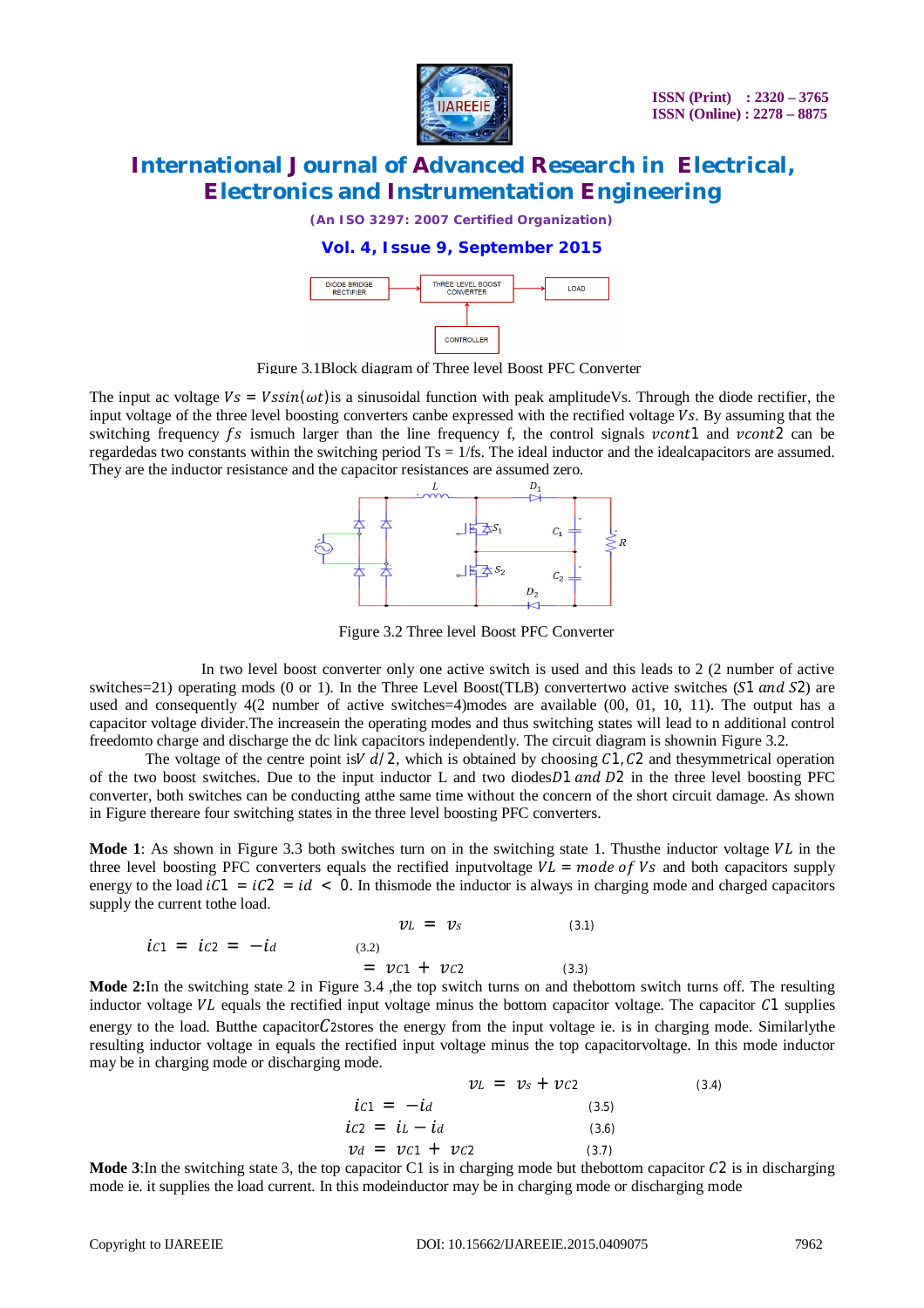

*(An ISO 3297: 2007 Certified Organization)*

**Vol. 4, Issue 9, September 2015**



Figure3.3Mode 1

.

Figure3.4Mode 2

$$
\begin{aligned}\n\mathcal{V}L &= \mathcal{V}_S + \mathcal{V}C1 & (3.8) \\
\dot{L}C1 &= \dot{L} - \dot{L}d & (3.9) \\
\dot{L}C2 &= -\dot{L}d & (3.10) \\
\mathcal{V}d &= \mathcal{V}C1 + \mathcal{V}C2 & (3.11)\n\end{aligned}
$$

**Mode 4**:When both switches turn off in Figure 3.5, the resulting inductor voltageequals the rectified input voltage minus the output voltage. The rectified input voltagesupplies the load current and charges both capacitors simultaneously. Due to boosting operation  $vC_1 + vC_2 > V_s$ , so in this mode inductor always is in discharging mode and bothcapacitors are in charging mode and input supplies the current to the load.



Figure3.5Mode 3

Figure3.6Mode 4

Two gate signals of switches GT1 and GT2 are generated from the comparisons ofcontrol signal and two unit sawtooth signals vtri1 and vtri2. Two sawtooth signals have unitamplitude and identical period Ts and there is a 180deg phase difference between them.Both duty ratios of switches are equal to the control signal. As the two carrier triangularsignals intersect at duty ratio 0.5 there are two regions where this converter can operatedepending on whether the input voltage is lower or higher than half of the output voltage.

In region  $1, V_s > Vd/2$ ; hence  $VL = Vs Vd/2 > 0$  so inductor current raising polarity is positive in modes 3 and 2 as shown in Figure. This will occur only when duty ratios ofupper switch SW2 and of lower switch SW1 are less than 0.5. In this region both switchesmust not be ON at the same time.

In region 2,  $D1 = D2 > 0.5$ , input voltage is  $Vs < Vd/2$  then, inductor current raising polarity is negative  $VL = Vs$ ,  $Vd/2 < 0$  in modes 2 and 3 as shown in Figure. In this regionboth switches must not be OFF at the same time. The operating modes in two regions are as shown in Figure 3.7 and 3.8.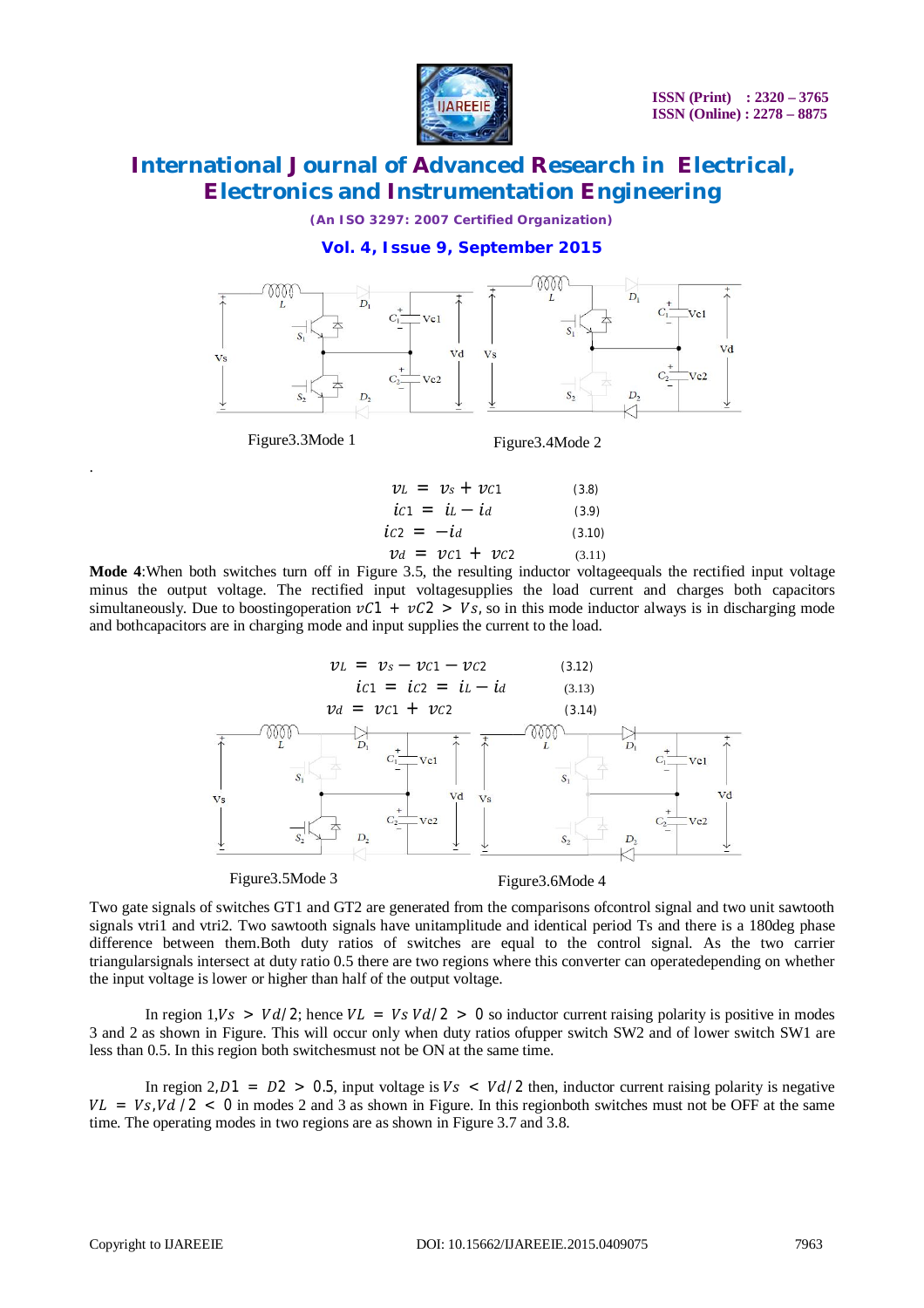

*(An ISO 3297: 2007 Certified Organization)*

### **Vol. 4, Issue 9, September 2015**



Figure 3.7 Region 1 Figure 3.8 Region 2

#### **DESIGN EQUATIONS**

Inductor value capacitor values and ripple in inductor current is obtained as shown in equations.

$$
L = \frac{V_d}{4f_s} \Delta I
$$
 (3.15)  
\n
$$
C_1 = C_2 = \frac{I_d}{2\omega \Delta v c_1} (3.16)
$$
  
\n
$$
I_d = \frac{P}{V_d}
$$
 (3.17)  
\nFor  $V_s < \frac{V_d}{2}$ ,  $\Delta I_{max1} = V_{in}T_sD/2L$   
\nFor  $V_s > \frac{V_d}{2}$ ,  $\Delta I_{max2} = V_s - 0.5V_dT_sD/2L$   
\n $\Delta I_{max} = V_sT_s/16L$   
\n1 boost converges is shown below:

The voltage equation of three level boost converters is shown below.

$$
V_d/V_s = 2/1 - D \ (3.18)
$$

#### **CONTROL STRATEGY**

Control combines the conventional multi loop control,the feed forward loop, andthe interleaved PWM scheme. Both the voltage controller and the current controller areproportional integral type controllers (PI). Two gate signals GT1 and GT2 are generated fromthe comparisons of control signals vcont1 and vcont2(vcont) and two unit sawtooth signals vtri1and vtri2, respectively. The two saw tooth signals have unit amplitude and identical period $Ts$ . There is a 180 phase difference between them. Both duty ratios of switches SW1 and SW2 are equal to the MIC control signal vcont.

Both current and voltage controllers are PI controllers.Inner current controller isused for current shaping.Outer voltage controller is used for voltage regulation. In the outervoltage loop, the current amplitude is obtained by the voltage controller and the error voltageis the difference between the output voltage command  $Vd*$  and the output voltage Vd. Then the peak value of the input current multiply with the rectified signal to ensure the inductorcurrent command is in phase with the rectified input voltage.In the inner current loop, theinductor current command minus sensed inductor current to obtain the current error. The multi loop interleaved controlwith conventional capacitor voltage balancing control (CVBC) shown in Figure 3.8. Onecontrol signal is generated by the multi loop control, and the other control signal is yieldedby CVBC with sensing the capacitor voltages. The average value current  $IL$  is input to themulti loop control to yield the desired PFC function and obtain the control signaly control. The difference  $I\nu C$ between two values  $IvC1$  and  $IvC2$  is calculated and the compensating signaly *cont* is obtained by the P controller.

$$
\Delta v_{cont} = k_p \left( I_{\nu C2} - I_{\nu C1} \right) (3.19)
$$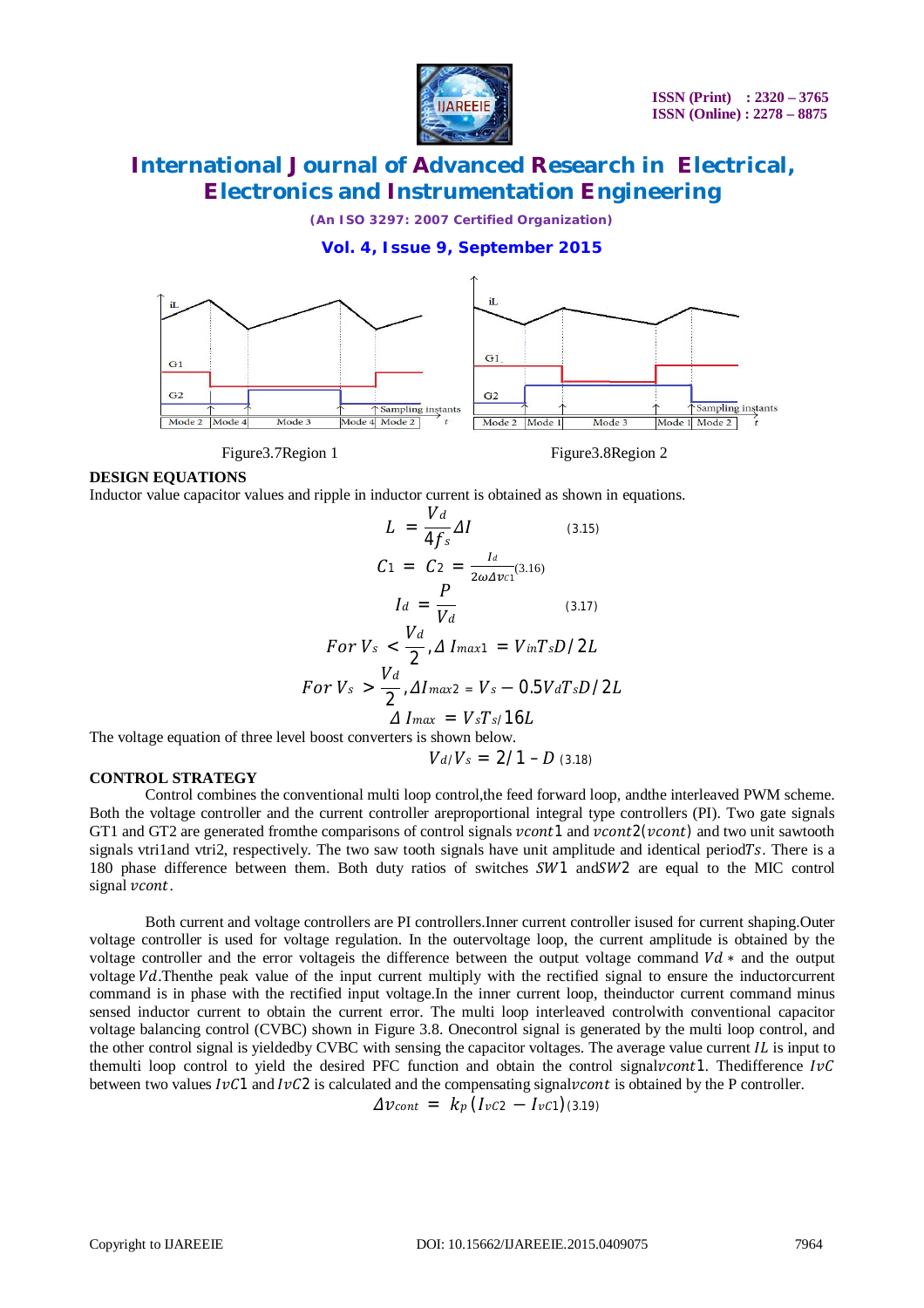

*(An ISO 3297: 2007 Certified Organization)*

**Vol. 4, Issue 9, September 2015**



Figure3.7Multiloop interleaved control Figure3.8Sampling and control strategy

Current sampling technique is required for sampling the inductor current.There isno capacitor voltage sensing and balancing is done by sensing the input voltage ,inductorcurrent and output voltage. So a signal is saved. It reduces cost, complexity. The Figureshows the sampling of inductor current. The multi loop interleaved control and the SCVBCwith the sampling and hold strategy is shown above where only the input voltage, theoutput voltage  $\nu d$  and the inductor current *iL* are sensed. Then, the other control signal  $vcont2$  is generated by adding the compensating signalto the control signal *v*cont<sup>1</sup>.

 $v_{cont2} = v_{cont1} + \Delta v_{cont} v_{cont1} + k_p (I_{\nu C2} - I_{\nu C1})$  (3.20)

The sampling/hold strategy samples the inductor current thrice per switching period Ts andobtains the average value  $IL$ and the other two values  $I\nu C1$  and  $I\nu C2$ . Proportional controller value is obtained by equation below.

 $0 \leq k_p \leq 2L/T_s$ 

### **IV.SIMULATION ANALYSIS**

Software simulation of the power factor correction circuit with single phase diode bridge rectifier is done in MATLAB/Simulink. In the sample circuit of the considered system, a single phase diode bridge rectifier having four diodes connected in two arms is taken as the non-linear load. The input supply is 110V and the switching frequency is set to 20 kHz. The inductor and capacitor values taken are 0.5mH, 2240 μF and 1410μF respectively.

#### **A. Simulink Model of open loop PFC Three Level Boost PFC Converter**

Open loop operation of Three level Boost PFC Converter is as shown in figure. The converter operates with input of 110V. The power factor obtained is 0.98. The output voltage remains regulated at 330V but with the presence of voltage transients. The waveforms are shown below at 300W.



Figure 4.1 Simulink model of Open loop Three level Boost

The output voltage waveform is as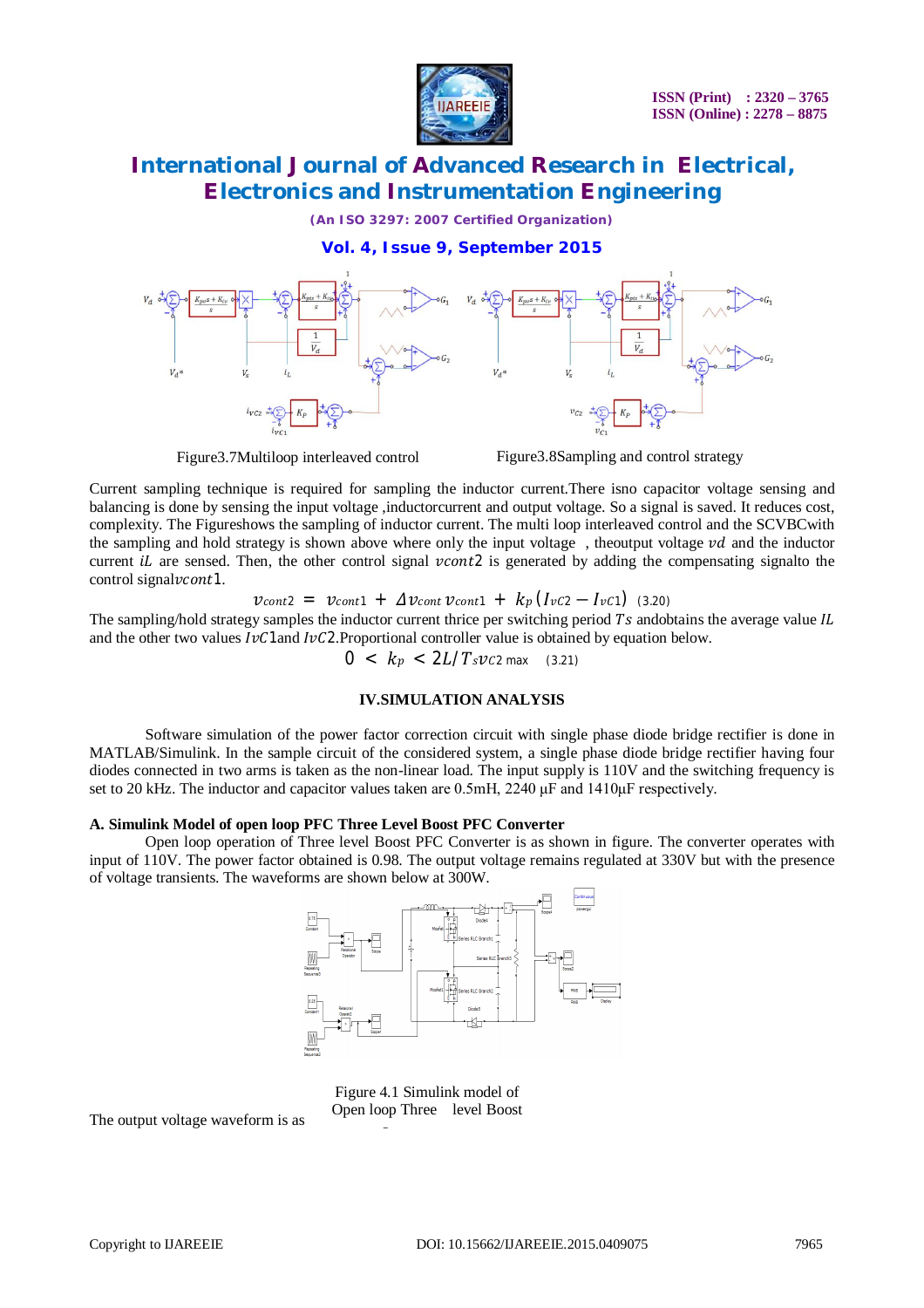

*(An ISO 3297: 2007 Certified Organization)*

**Vol. 4, Issue 9, September 2015**



Figure 4.2Output Voltage Waveform of Open loop Three level Boost Converter

#### **B. Simulink Model of Closed loop PFC Three Level Boost PFC Converter**

The Simulink model of the Three level Boost PFC Converter with Multiloop Interleaved control and the control with the help of sampling and control strategy is shown Figure 4.4 . The input voltage and current obtained are sinusoidal with power factor of 0.99995and 0.99997 respectively. Output voltage remains regulated at 300W with fewer transients.The three level Boost PFC Converter with SCVBC designed for high voltage hashigh PF of 0.999972and low THD of 9% compared with that of low voltage design with PFof 0.9997 and high current harmonics. The comparison table of different parameters is as shown. Three level Boost converter also obtained better PF and low current harmonics compared to the conventional Boost converter.

| .Duty   | Load  | Power  | Power  | <b>THD</b> |
|---------|-------|--------|--------|------------|
| cycle   | (ohm) | rating | Factor |            |
| $(\% )$ |       | W)     |        |            |
| 10      | 1500  | 60     | 0.999  | 9.54       |
| 20      | 750   | 120    | 0.9999 | 9.51       |
|         |       |        |        |            |
| 50      | 300   | 300    | 0.9998 | 9.41       |
|         |       |        |        |            |
| 100     | 150   | 600    | 0.9984 | 9.25       |

Table 4.1 Comparison of different parameters



The capacitor voltages obtained remains regulated at 160V.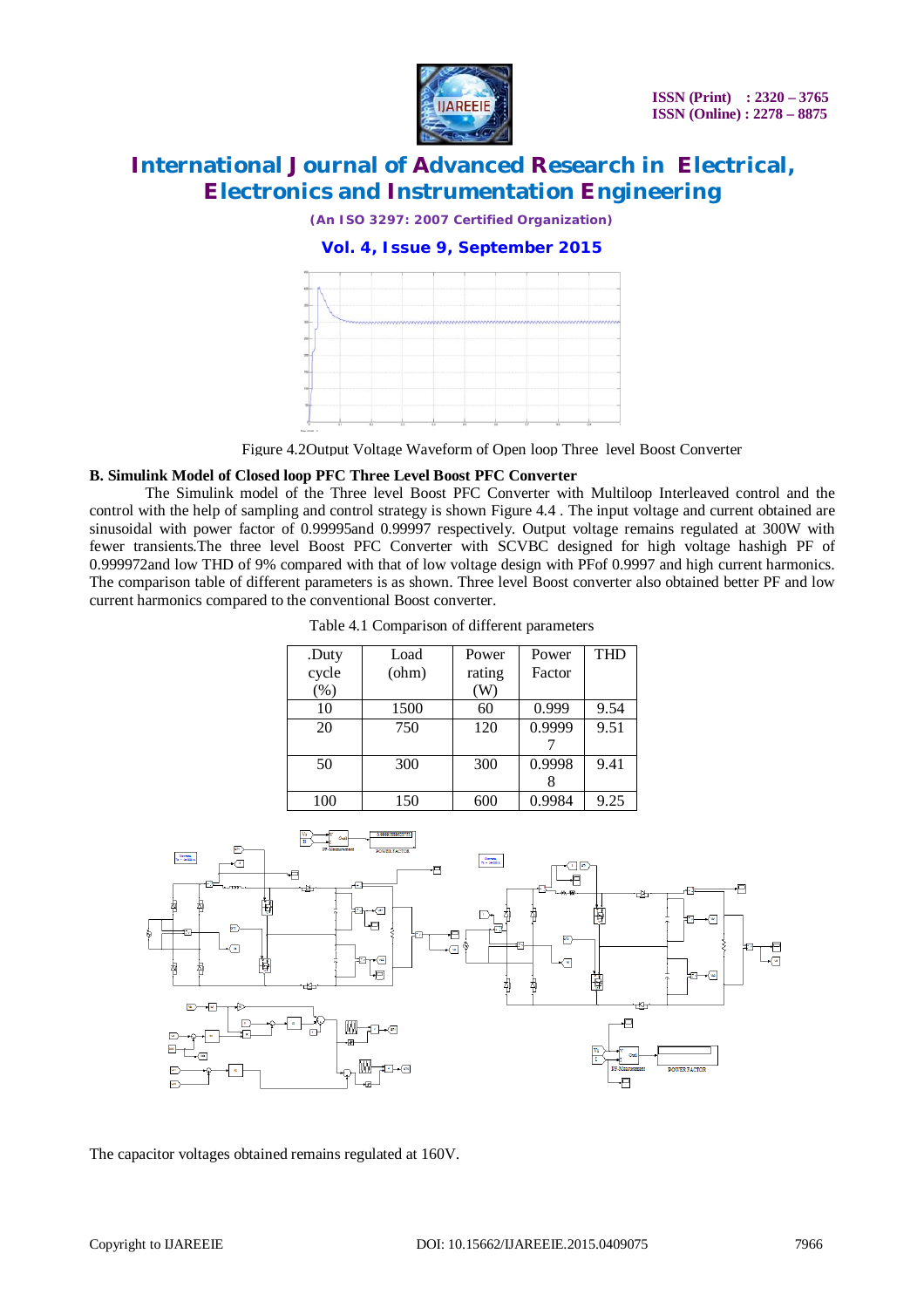

*(An ISO 3297: 2007 Certified Organization)*



**V. HARDWARE RESULTS**

A prototype of single phase closed loop Three Level Boost converter topology, forPFC is modelled at 1kHz switching frequency. The components includes MOSFET (IRF640) used as the switch, Diodes (IN4007), Capacitors (220μF,300μF), Inductor (60mH) and Resistor (300K) as load.Power supply unit is used to generate regulated power supply. The output 12V of thetransformer is rectified with the help of diode bridge rectifier and fed to the driver circuitas input. The driver output of 12V is used to drive the Power switches. The varying gatepulse to the switch is generated with the help of ArduinoMegha. The circuit of three levelboost converters is used in PFC high voltage applications. Here a prototype model of theconverter is designed for low voltages with input of 15V. The hardware circuit diagram of the prototype model is as shown in Figure 5.1. Output voltage remained regulated at 50V.



Improved power factor was obtained.Input voltage and current waveforms obtained in DSO are as shown in Figure 5.3.



### **VI.CONCLUSION**

Traditional diode rectifiers are commonly used for AC toDC power conversion. These electrical equipments generateharmonic waves and suffer low power factor. Now converterswith power factor correction have received greater attentiondue to improved power factor and low harmonics. The Three Level Boost PFC topology has the ability to regulate the outputvoltage to a desired value by varying the duty ratio. Three Level Boost PFC circuit with open loop control and closed loop Sampling and Control strategy is simulated inMATLAB/Simulink. In closed loop control the input powerfactor is better than the open loop control. Thepower factor is improved to a value 0.9998 and the inputvoltage and current waveforms are in phase to eachother. A prototype is also designed in low voltages and implemented usingPCB, the converter shows an excellent ability toimprove the input power factor of the system.